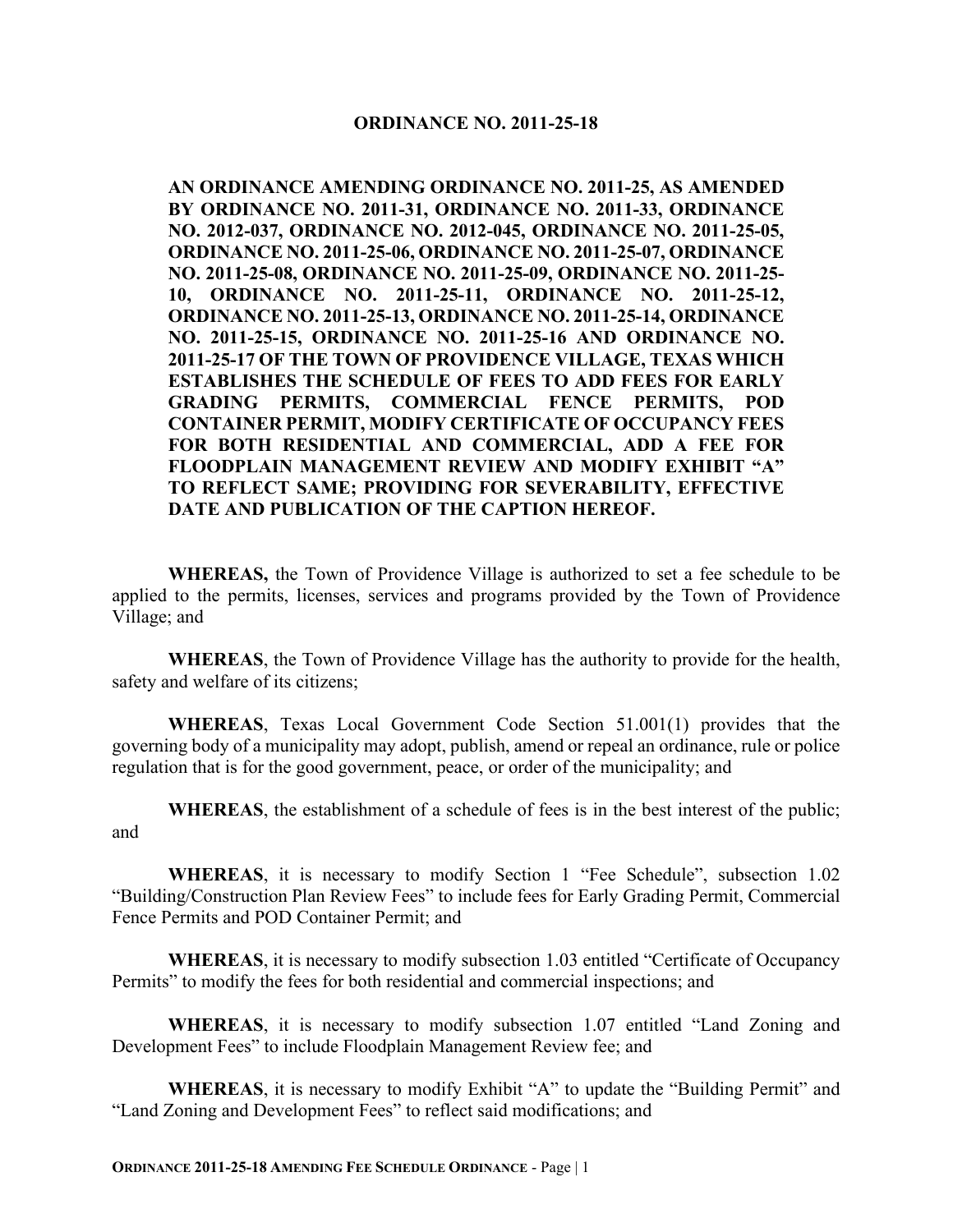#### **NOW THEREFORE:**

# **BE IT ORDAINED BY THE TOWN COUNCIL OF THE TOWN PROVIDENCE VILLAGE, TEXAS:**

#### **SECTION 1 - FEE SCHEDULE**

#### 1.01 **Municipal Court Fine and Fee Schedule**

- (1) Court Security Fee: \$3.00 per conviction
- (2) Court Technology Fee: \$4.00 per conviction
- (3) Special Expense Fee: \$25.00 per conviction
- (4) Citation Fees: See Town Municipal Clerk
- (5) Credit Card Payment Fee: Not to exceed 5.0% of the total transaction
- (6) Audio Recording of Court Proceedings: \$25.00 per individual cause number(s)
- (7) Copies of Accident Reports: \$6.00 per report

#### 1.02 **Building/Construction Plan Review Fees**

- (1) Residential One Family Dwellings: New, Additions, Remodels
- (2) Commercial Projects: New, Addition, Alteration, or Interior Finish
- (3) Building, Construction and Trades Inspection Fees
- (4) Septic System Permits & Inspection Fee

See Exhibit "A" attached

#### 1.03 **Certificate of Occupancy Permits**

See Exhibit "A" attached

#### 1.04 **Contractor Registration Fees**

See Exhibit "A" attached

#### 1.05 **Town Payment Charges**

- (1) \$50.00 for any returned check
- (2) Credit card convenience fee: All in person or telephone credit card transactions process at Town Hall –not exceed 5.0% of fee, fine, court costs, or other charges being paid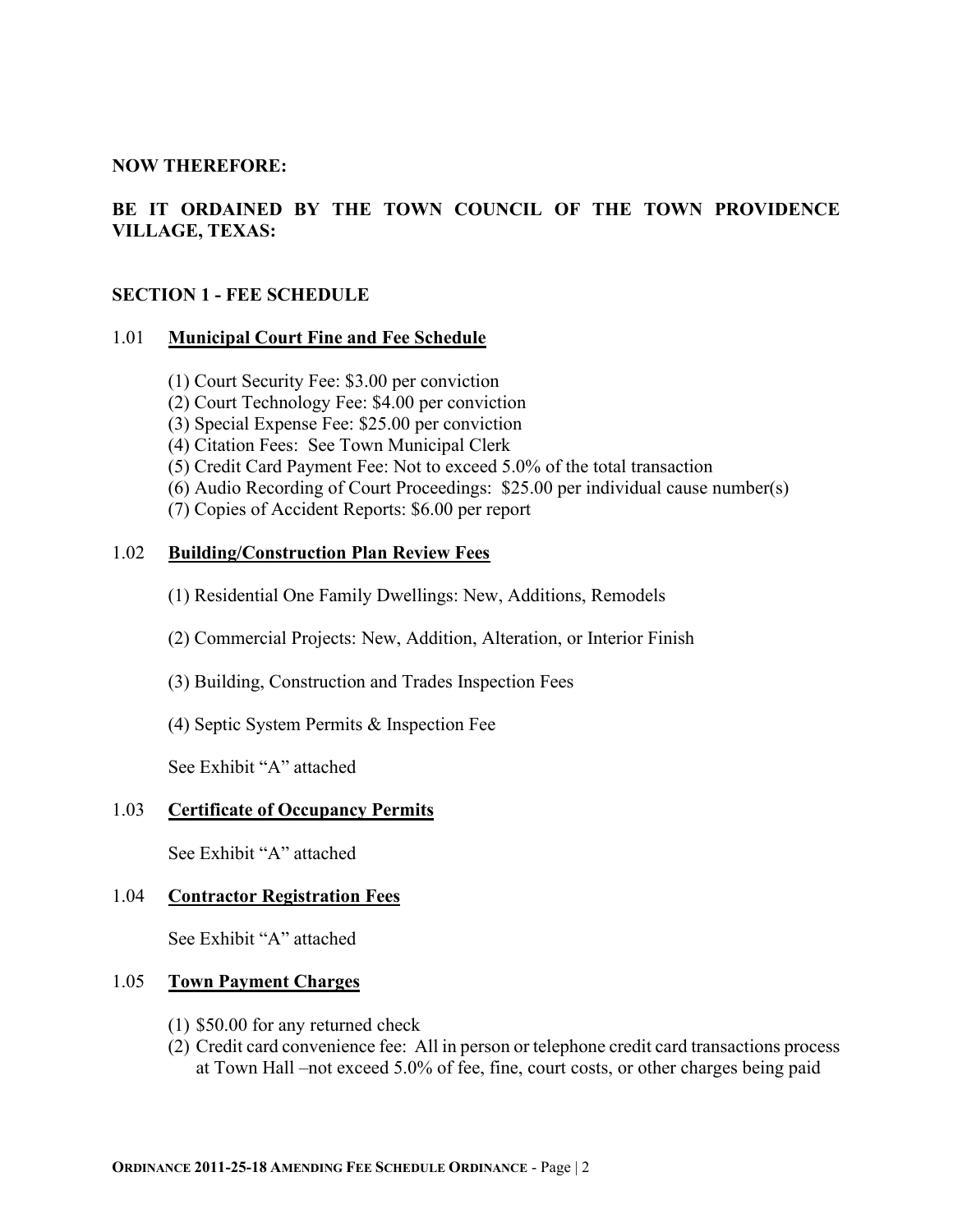#### 1.06 **Food, Food Establishments, and Inspection Fees**

See Exhibit "A" attached

#### 1.07 **Land Zoning and Development Fees**

See Exhibit "A" attached

#### 1.08 **Notary Charges**

Texas Government Code Ann. §406.024 sets out the maximum fees a Notary Public, or their employer may charge for notary public services. A Notary Public who charges more than the maximum set out below subjects the notary to possible criminal prosecution and suspension or revocation of the notary's notary public commission by the Secretary of State's office.

(1) No charge for signature and seal

(2) No charge for each additional signature

(3) No charge per page for copies of all records or papers in the Notary Public's office.

#### 1.09 **Public Information Requests**

(1) Standard paper copy. The charge for standard paper copies reproduced by means of an office machine copier or a computer printer is \$.10 per page or part of a page. Each side that has a printed image is considered a page.

(2) Nonstandard copy. The charges for nonstandard copies are:

(A) diskette--\$1.00;

(B)  $cd/r - cd/rw - $1.00$ 

(C) oversize paper copy (i.e.: 11 inches by 17 inches)--\$.50

(D) specialty paper—actual cost

(D) Blueprint/Blueline paper--\$.20/linear foot (all widths).

(3) The charges in this subsection are to cover the cost of materials onto which information is copied and do not reflect any additional charges that may be associated with a particular request.

(4) Programming personnel. If a particular request requires the services of a programmer in order to execute an existing program or to create a new program so that requested information may be accessed and copied, the governmental body may charge for the programmer's time.

(A) The hourly charge for a programmer is \$28.50 an hour, including fringe benefits. Only programming services shall be charged at this hourly rate.

(B) Governmental bodies that do not have in- house programming capabilities shall comply with requests in accordance with §552.231 of the Public Information Act.

(5) If the charge for providing a copy of public information includes costs of labor, a governmental body shall comply with the requirements of Government Code, Chapter 552,  $§552.261(b).$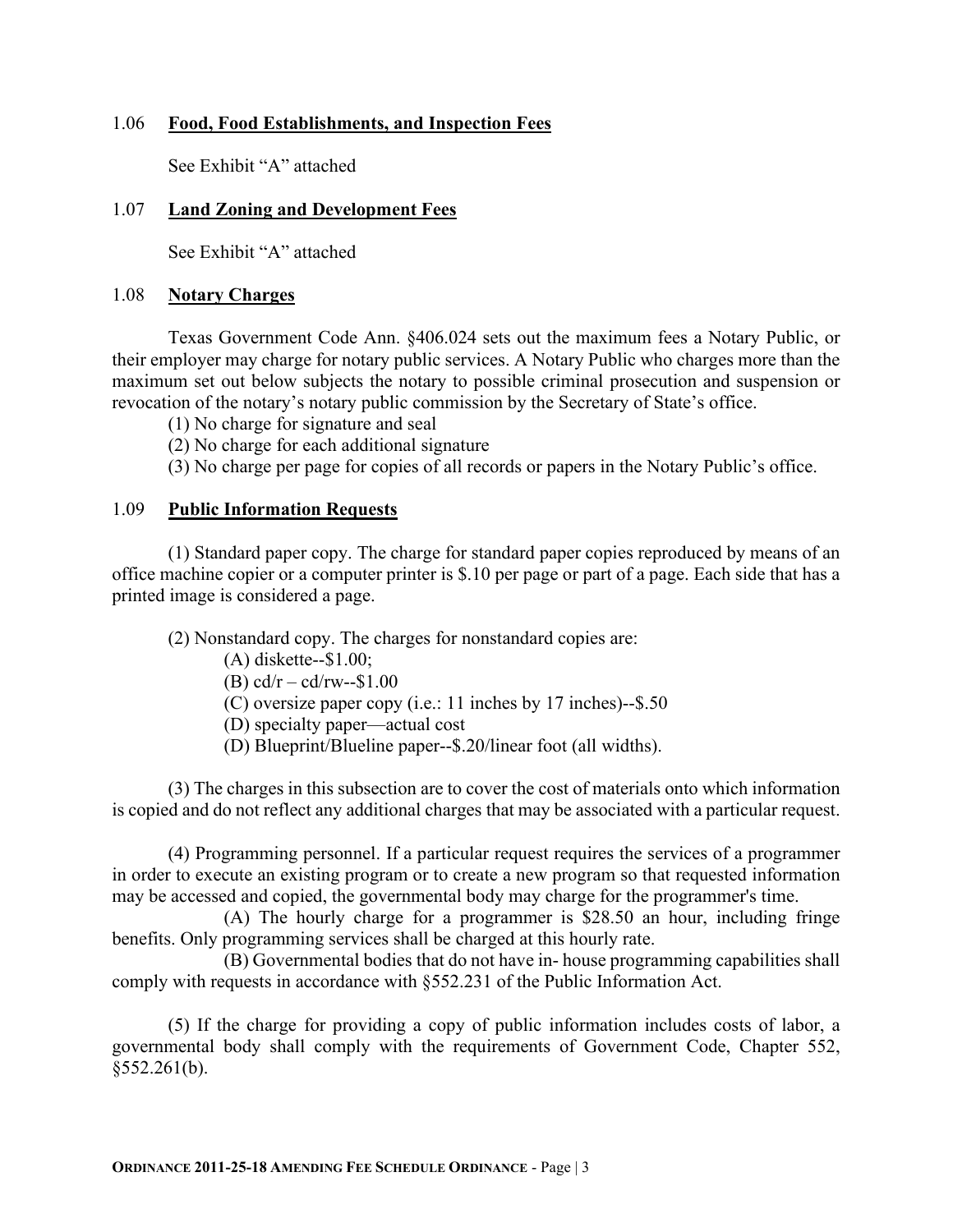(6) Other Personnel Charge.

(A) The charge for other personnel costs, incurred in processing a request for public information is \$15 an hour, including fringe benefits. Where applicable, the other personnel charge may include the actual time to locate, compile, and reproduce the requested information.

(B) Another personnel charge shall not be billed in connection with complying with requests that are for 50 or fewer pages of paper records, unless the documents to be copied are located in:

(a) two or more separate buildings that are not physically connected with each other; or

(b) a remote storage facility.

(C) Other personnel time shall not be recovered for any time spent by an attorney, legal assistant, or any other person who reviews the requested information:

(a) to determine whether the governmental body will raise any exceptions to disclosure of the requested information under Subchapter C of the Public Information Act; or

(b) to research or prepare a request for a ruling by the attorney general's office pursuant to §552.301 of the Public Information Act.

(D) When confidential information is mixed with public information in the same page, personnel time may be recovered for time spent to obliterate, blackout, or otherwise obscure confidential information in order to release the public information.

(E) If the charge for providing a copy of public information includes costs of labor, a governmental body shall comply with the requirements of Government Code, Chapter 552, §552.261(b).

(7) For purposes of paragraph (6)(B) of this subsection, two buildings connected by a covered or open sidewalk, an elevated or underground passageway, or a similar facility, are not considered to be separate buildings.

(8) Overhead charge.

(A) Whenever any labor charge is applicable to a request, a governmental body may include in the charges direct and indirect costs, in addition to the specific labor charge. This overhead charge would cover such costs as depreciation of capital assets, rent, maintenance and repair, utilities, and administrative overhead. If a governmental body chooses to recover such costs, a charge shall be made in accordance with the methodology described in paragraph (5) of this subsection. Although an exact calculation of costs will vary, the use of a standard charge will avoid complication in calculating such costs and will provide uniformity for charges made statewide.

(B) An overhead charge shall not be made for requests for copies of 50 or fewer pages of standard paper records unless the request also qualifies for a labor charge pursuant to Texas Government Code, §552.261(a)(1) or (2).

(C) The overhead charge shall be computed at 20% of the charge made to cover any labor costs associated with a particular request. Example: if one hour of labor is used for a particular request, the formula would be as follows: Labor charge for locating, compiling, and reproducing,  $$15.00 \text{ x} \cdot .20 = $3.00$ ; or Programming labor charge,  $$28.50 \text{ x} \cdot .20 = $5.70$ . If a request requires one hour of labor charge for locating, compiling, and reproducing information (\$15.00 per hour); and one hour of programming labor charge (\$28.50 per hour), the combined overhead would be:  $$15.00 + $28.50 = $43.50 \times .20 = $8.70$ .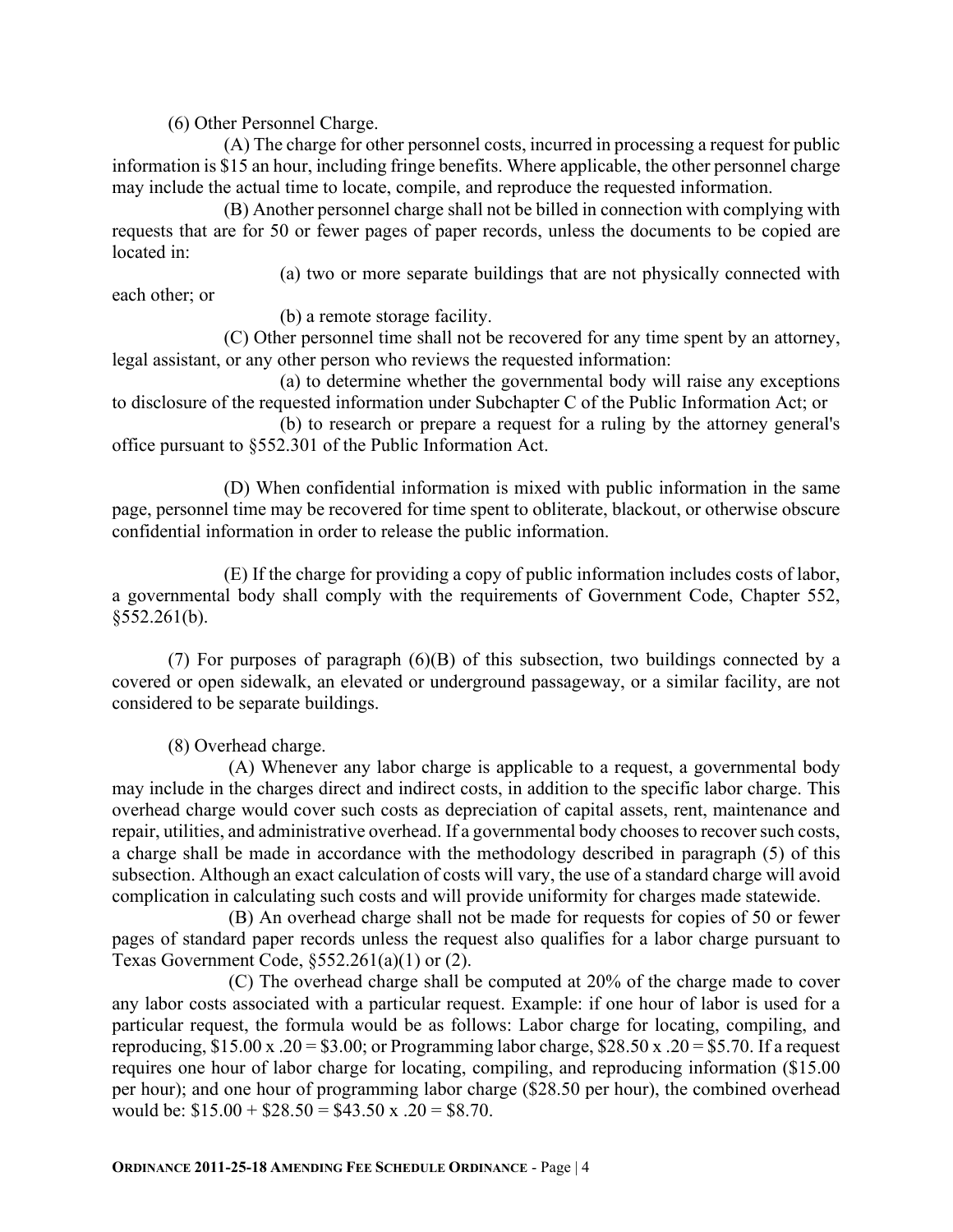(D) Microfiche and microfilm charge.

(a) If a governmental body already has information that exists on microfiche or microfilm and has copies available for sale or distribution, the charge for a copy must not exceed the cost of its reproduction. If no copies of the requested microfiche or microfilm are available and the information on the microfiche or microfilm can be released in its entirety, the governmental body should make a copy of the microfiche or microfilm. The charge for a copy shall not exceed the cost of its reproduction. The Texas State Library and Archives Commission has the capacity to reproduce microfiche and microfilm for governmental bodies. Governmental bodies that do not have in-house capability to reproduce microfiche or microfilm are encouraged to contact the Texas State Library before having the reproduction made commercially.

(b) If only a master copy of information in microfilm is maintained, the charge is \$.10 per page for standard size paper copies, plus any applicable labor and overhead charge for more than 50 copies.

(9) Remote document retrieval charge.

(A) Due to limited on-site capacity of storage documents, it is frequently necessary to store information that is not in current use in remote storage locations. Every effort should be made by governmental bodies to store current records on-site. State agencies are encouraged to store inactive or non-current records with the Texas State Library and Archives Commission. To the extent that the retrieval of documents results in a charge to comply with a request, it is permissible to recover costs of such services for requests that qualify for labor charges under current law.

 (B) If a governmental body has a contract with a commercial records storage company, whereby the private company charges a fee to locate, retrieve, deliver, and return to storage the needed record(s), no additional labor charge shall be factored in for time spent locating documents at the storage location by the private company's personnel. If after delivery to the governmental body, the boxes must still be searched for records that are responsive to the request, a labor charge is allowed according to subsection (d)(1) of this section.

(10) Computer resource charge.

 (A) The computer resource charge is a utilization charge for computers based on the amortized cost of acquisition, lease, operation, and maintenance of computer resources, which might include, but is not limited to, some or all of the following: central processing units (CPUs), servers, disk drives, local area networks (LANs), printers, tape drives, other peripheral devices, communications devices, software, and system utilities.

 (B) These computer resource charges are not intended to substitute for cost recovery methodologies or charges made for purposes other than responding to public information requests.

 (C) The charges in this subsection are averages based on a survey of governmental bodies with a broad range of computer capabilities. Each governmental body using this cost recovery charge shall determine which category(ies) of computer system(s) used to fulfill the public information request most closely fits its existing system(s), and set its charge accordingly. Type of System--Rate: mainframe--\$10 per CPU minute; Midsize--\$1.50 per CPU minute; Client/Server--\$2.20 per clock hour; PC or LAN--\$1.00 per clock hour.

(D) The charge made to recover the computer utilization cost is the actual time the computer takes to execute a particular program times the applicable rate. The CPU charge is not meant to apply to programming or printing time; rather it is solely to recover costs associated with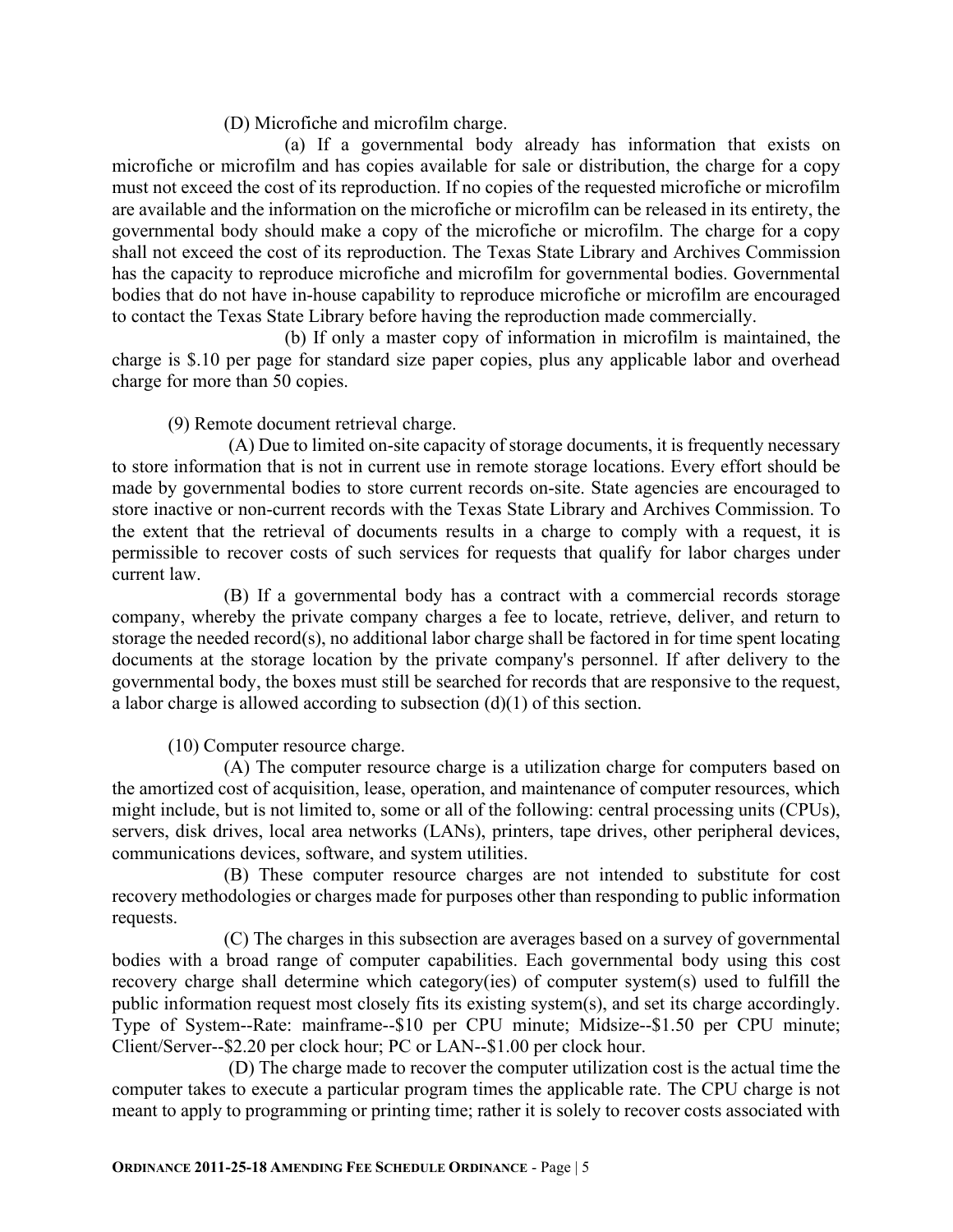the actual time required by the computer to execute a program. This time, called CPU time, can be read directly from the CPU clock, and most frequently will be a matter of seconds. If programming is required to comply with a particular request, the appropriate charge that may be recovered for programming time is set forth in subsection (d) of this section. No charge should be made for computer print-out time. Example: If a mainframe computer is used, and the processing time is 20 seconds, the charges would be as follows:  $$10 / 3 = $3.33$ ; or  $$10 / 60 \times 20 = $3.33$ .

 (E) A governmental body that does not have in-house computer capabilities shall comply with requests in accordance with the §552.231 of the Texas Government Code.

(11) Miscellaneous supplies. The actual cost of miscellaneous supplies, such as labels, boxes, and other supplies used to produce the requested information, may be added to the total charge for public information.

(12) Postal and shipping charges. Governmental bodies may add any related postal or shipping expenses which are necessary to transmit the reproduced information to the requesting party.

(13) Sales tax. Pursuant to Office of the Comptroller of Public Accounts' rules sales tax shall not be added on charges for public information.

(14) Miscellaneous charges: A governmental body that accepts payment by credit card for copies of public information and that is charged a "transaction fee" by the credit card company may recover that fee.

(A) These charges are subject to periodic reevaluation and update.

#### 1.10 **Sign Permits**

See Exhibit "A" attached

# 1.11 **Solicitor/Peddler Permits and Licensing**

- (1) Hawker / Peddler
	- (a) Resident of Town of Providence Village--\$25.00
	- (b) Non-Resident--\$50.00
- (2) Canvasser / Solicitor
	- (a) Resident of Town of Providence Village--\$100.00
	- (b) Non-Resident--\$150.00
	- (c) Cash Bond—\$250.00
- (3) Itinerant Vendor (Residents 1 month, Non-Resident 15 days)
	- (a) Resident of Town of Providence Village--\$100.00
	- (b) Non-Resident--\$150.00
	- (c) Cash Bond—\$250.00
- (4) Hawker/Peddler Large Truck
	- (a) Resident of Town of Providence Village--\$100.00
	- (b) Non-Resident--\$200.00

# 1.12 **Temporary Construction/Job Trailer Permits**

Application Fee - \$100.00 plus applicable permit fees. See Exhibit "A" attached.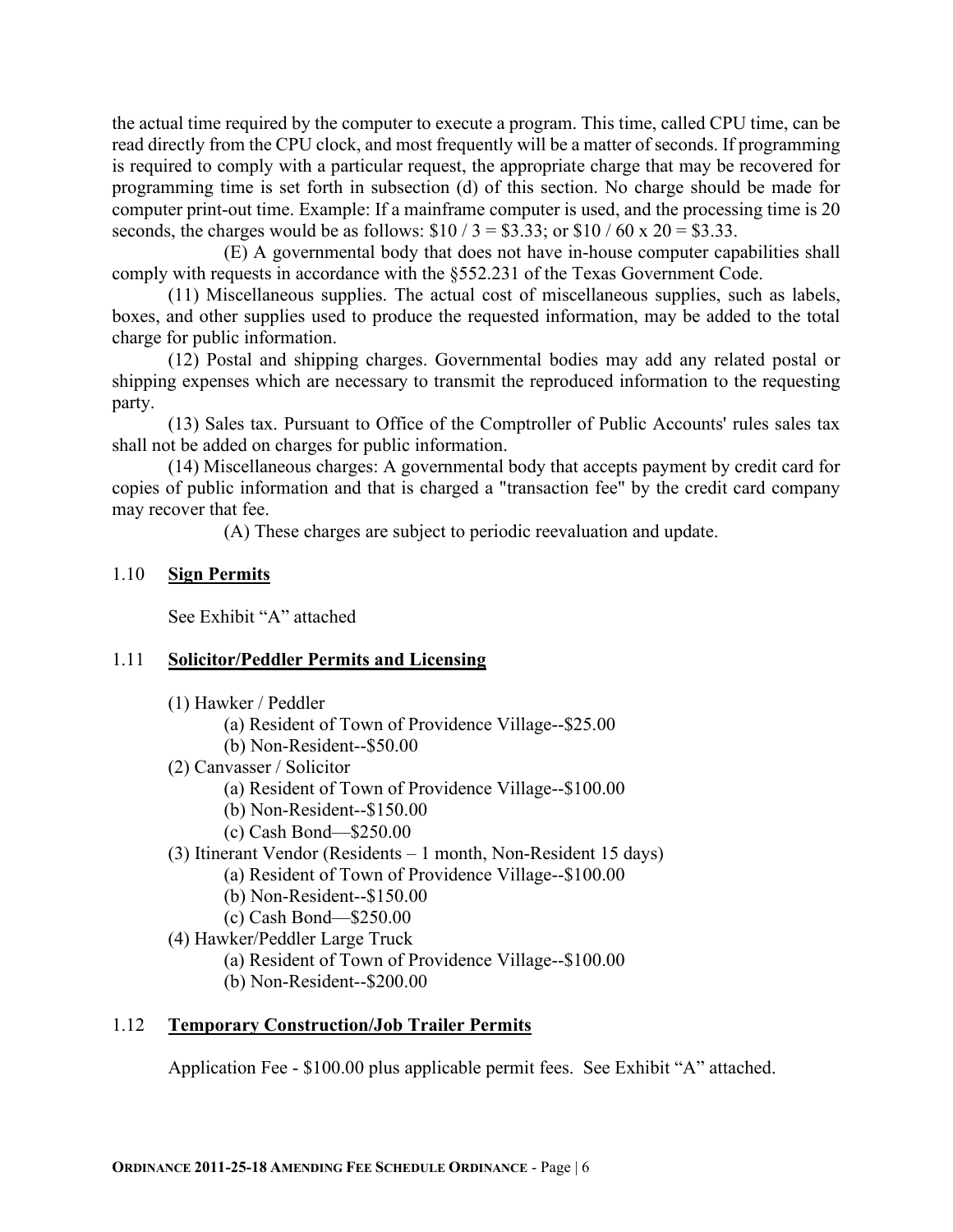#### 1.13 **Nuisance Violation Fee Schedule**

(1) Citation Fee not to exceed -- \$500.00 per day per offense. See Town Municipal Clerk for exact amount.

(2) Administrative Fee not to exceed -- \$500.00 per day per offense. See Town Municipal Clerk for exact amount.

### 1.14 **Animal Registration Fees**

#### 1.15 **Golf Cart Registration Permit** (Effective January 1, 2012)

(1) Registrations will be valid for the current calendar year – January-December. Prorations of fees does not apply.

(2) Initial registration--\$20.00

(3) Renewal -- \$10.00

(4) Failure to register not to exceed -- \$200.00. See Town Municipal Clerk for exact fee.

(5) Citation for ordinance violation not to exceed -- \$200.00. See Town Municipal Clerk for exact fee.

#### 1.16 **Special Event Permit**

#### A. Block Parties

- (1) \$50.00 deposit required to the Town of Providence Village. Deposit will be refunded upon completion, clean up and return of all Town property.
- B. Special Events
	- (1) \$500.00 deposit required to the Town of Providence Village. Deposit will be refunded upon completion, clean up and return of all Town property.
	- (2) Law enforcement will be bill at current hourly rate.
	- (3) Application Fee -- \$150.00
	- (4) Late Fee -- \$10.00 per day if not submitted 60 days prior to event.
	- (5) Food Vendors (selling to public) -- \$100.00

# 1.17 **Parking Fine Schedule**

(1) See Town Municipal Clerk

# 1.18 **Fire Code Compliance Permits and Inspect Fees**

See Exhibit "A" attached

#### 1.19 **Water/Sewer Rates and Fees**

(A) Rates and Fees for Water and Sanitary Sewer Services. Each prospective Customer desiring water and sanitary sewer service shall be required to provide appropriate information in order to obtain such service and shall pay any application fee. The Town shall charge each Residential Customer a fee of \$10.00, due at the opening of the account.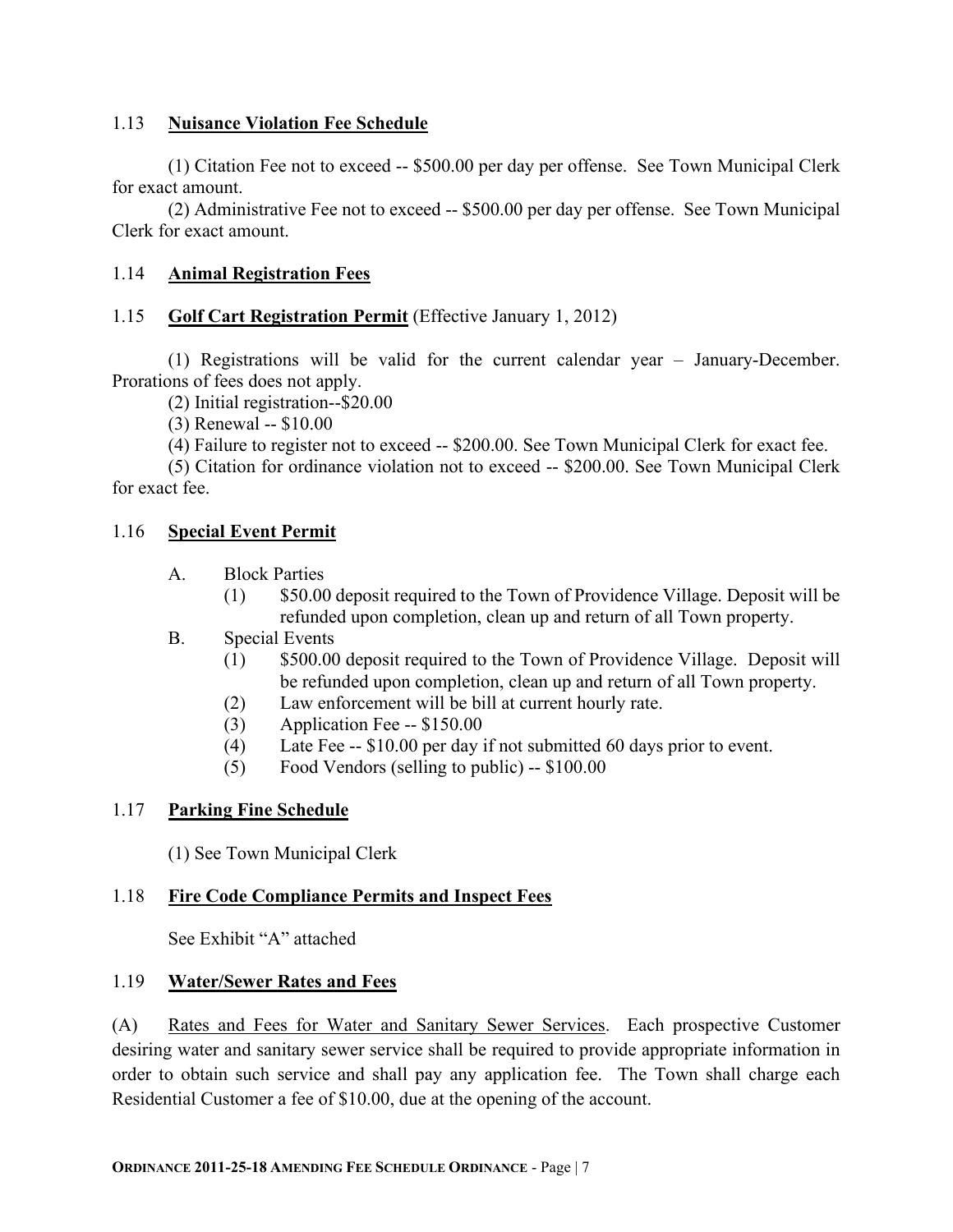(B) Transfer Fee and Security Deposit for Utility Services. A non-refundable transfer fee of \$25.00 shall be charged for each Customer. Each Residential Customer and individually metered Apartment Customer shall also pay a security deposit of \$60.00. Each individually metered Commercial Customer shall also pay a security deposit of \$110.00. A Commercial Customer or Apartment Customer Connection consisting of a master meter shall pay a deposit equal to the applicable minimum monthly facility charge set out in Section 1.4(a) based upon the size of the meter. Upon final termination of service, such deposit shall be credited against amounts owed to the Town and any balance refunded to the Customer within forty-five (45) days after termination of service. The Town shall not be required to pay interest to the Customer on such security deposit. Further, any Customer whose service is terminated shall pay such deposit (if such Customer has not previous paid a security deposit) before Customer's service is restored. No service shall be restored until such fees and deposits have been received by the Town in collected funds.

(C) Monthly Rates for Residential Water Service. The following rate schedule per month, or any part thereof, shall be charged for Residential water service furnished by the Town to each Customer Connection in every instance in which a different charge is not expressly and clearly provided for herein:

(a) Monthly base rate  $$28.00$ 

- (b) Plus, for each 1,000 gallons of water actually used:
	- (1) Under 10,000 gallons used \$3.00 per 1,000 gallons;
	- (2) 10,001 12,000 gallons used \$3.80 per 1,000 gallons;
	- (3) 12,001 15,000 gallons used \$4.13 per 1,000 gallons;
	- (4) 15,001 20,000 gallons used \$4.68 per 1,000 gallons;
	- (5) 20,001 25,000 gallons used \$5.23 per 1,000 gallons; and
	- (6) Over 25,000 gallons used \$8.97 per 1,000 gallons.

(D) Monthly Rates for Residential Sanitary Sewer Service. The following rates per month or any part thereof, shall be charged for Residential sanitary sewer service furnished by the Town to each Customer Connection in every instance in which a different charge is not expressly and clearly provided for herein:

- (a) For up to 10,000 gallons of water used, monthly flat rate \$45.00
- (b) For water usage over 10,000 gallons of water used, monthly flat rate \$48.75

(E) Monthly Rates for Commercial Water Service. The following rates per month, or any part thereof, shall be charged for Commercial water service furnished by the Town to each Customer Connection in every instance in which a different charge is not expressly and clearly provided for herein: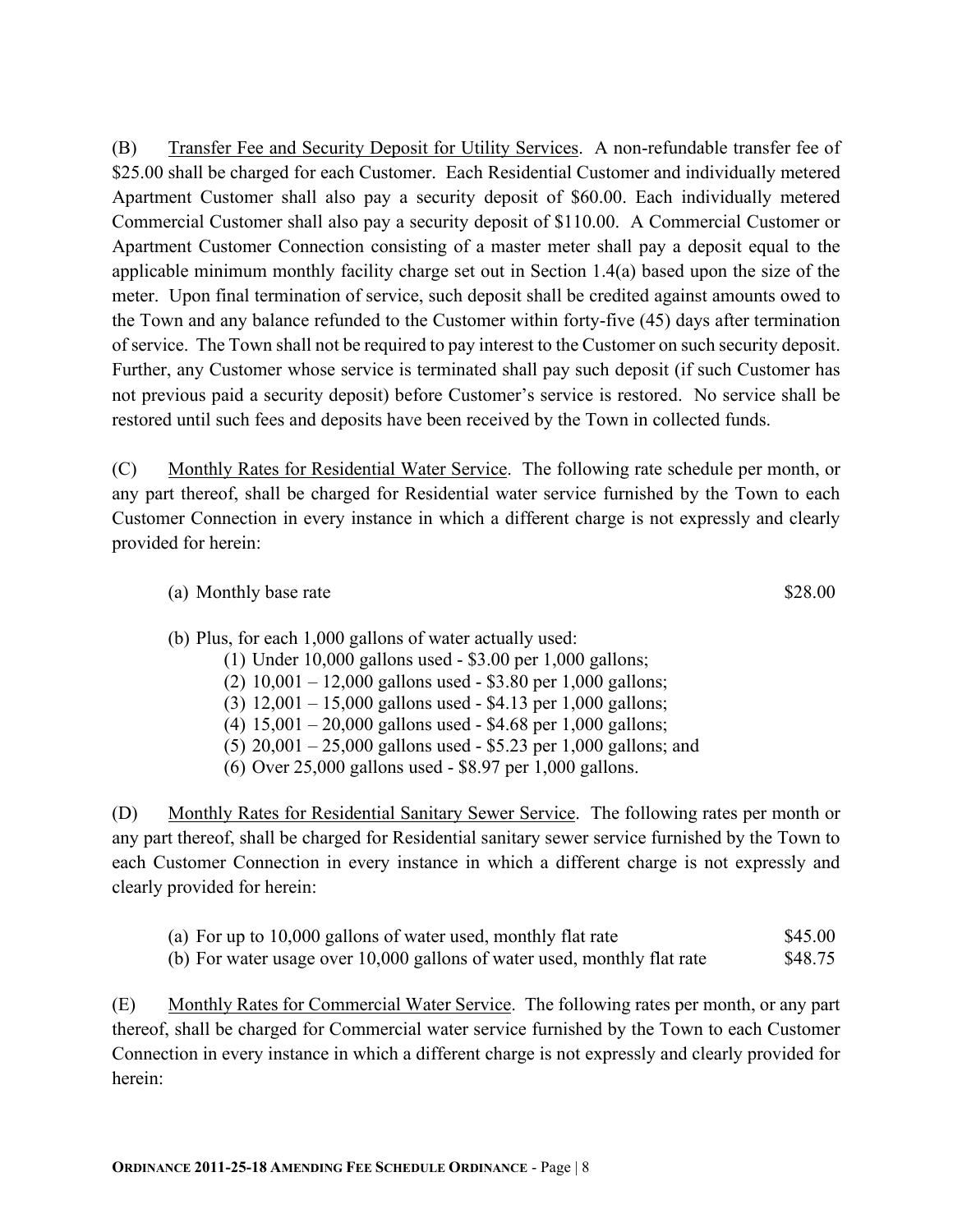(2) 1 inch meter - \$36.00

(a) Minimum monthly facility charge (1)  $\frac{3}{4}$  inch meter - \$28.00

- (3) 1.5 inch meter \$56.00
- (4) 2 inch meter \$86.00
- (5) 4 inch meter \$600.00
- (6) 6 inch meter \$1,000.00

| (b) For each 1,000 gallons of water metered | \$3.00 |
|---------------------------------------------|--------|
|---------------------------------------------|--------|

(F) Monthly Rates for Commercial Sanitary Sewer Service. The following rates per month, or any part thereof, shall be charged for Commercial sanitary sewer service furnished by the Town to each Customer Connection in every instance in which a different charge is not expressly provided for herein:

| (a) Minimum monthly facility charge         | \$32.00 |
|---------------------------------------------|---------|
| (b) For each 1,000 gallons of water metered | \$2.50  |

(G) Monthly Rates for Water Service to Churches, Schools and Town. The following rates per month, or any part thereof, shall be charged for water service to a church or school furnished by the Town to each Customer Connection in every instance in which a different charge is not expressly and clearly provided for herein:

- (a) Minimum monthly facility charge
	- (1)  $\frac{3}{4}$  inch meter \$17.00
	- (2) 1 inch meter \$25.00
	- (3) 1.5 inch meter \$45.00
	- (4) 2 inch meter \$75.00
	- (5) 4 inch meter \$500.00
	- (6) 6 inch meter \$1,000.00

(c) For each 1,000 gallons of water metered \$2.80

(H) Monthly Rates for Sanitary Sewer Service to Churches, Schools and Town. The following rates per month, or any part thereof, shall be charged for sanitary sewer service to a church or school furnished by the Town to each Customer Connection in every instance in which a different charge is not expressly provided for herein:

| (a) Minimum monthly facility charge         | \$30.00 |
|---------------------------------------------|---------|
| (b) For each 1,000 gallons of water metered | \$1.50  |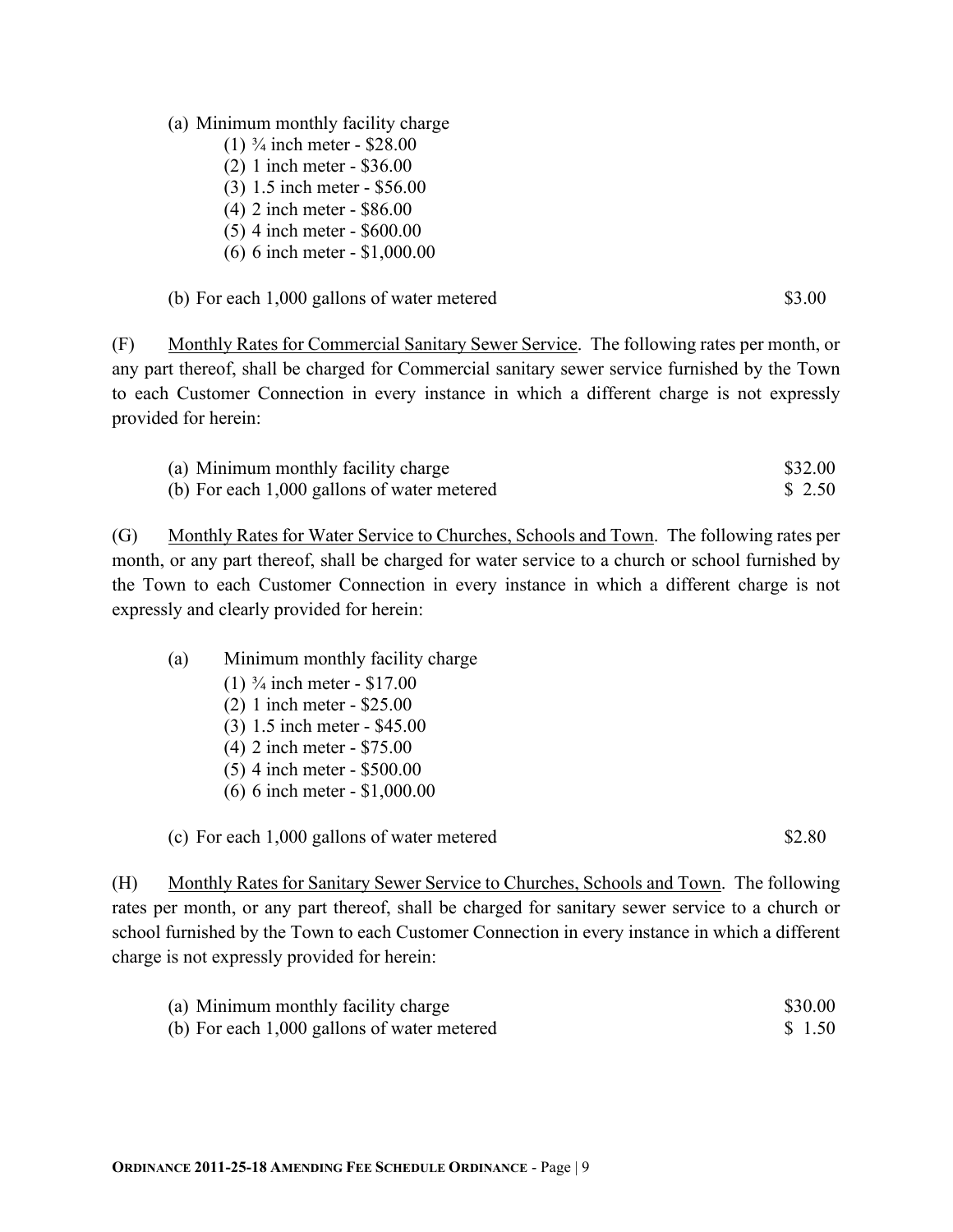(I) Monthly Rates for Water Service to Apartments. The following rates per month, or any part thereof, shall be charged per unit for water service to Apartment units served by separate meters:

|                          | (a) Monthly base rate               |  |  |  | \$24.50 |
|--------------------------|-------------------------------------|--|--|--|---------|
| $(1 \times \mathbf{D1})$ | $1 \cdot 1 \cdot \cap \cap \cap$ 11 |  |  |  |         |

- (b) Plus, for each 1,000 gallons of water actually used (1) Up to 5,000 gallons used - \$3.00 per 1,000 gallons
	- (2) 5,001 to 10,000 gallons used \$4.00 per 1,000 gallons
	- (3) Over 10,000 gallons used \$5.00 per 1,000 gallons.

Apartment units served by a master meter shall be charged as follows: The total number of gallons metered shall be divided by the number of apartment units to determine the average usage per unit. The average usage per unit shall be rounded up to the nearest 1,000 gallons for purposes of computing the amount to be charged hereunder. The rates specified above shall then be applied to such average usage to determine the charge per unit. The charge per unit shall then be multiplied by the applicable number of Apartment units to determine the total amount to be charged.

(J) Monthly Rates for Sanitary Sewer Service to Apartments. The following rate per month, or any part thereof, shall be charged per unit for sanitary sewer service to Apartment units served by separate meters:

| (a) For up to 5,000 gallons of water used, monthly flat rate        | \$45.50 |
|---------------------------------------------------------------------|---------|
| (b) For water usage from $5,001$ to $10,000$ gallons of water used, |         |
| monthly flat rate                                                   | \$47.50 |
| (c) For water usage over $10,000$ gallons of water used, monthly    |         |
| flat rate                                                           | \$49.50 |

Apartment units served by a master meter shall be charged as follows:

- (a) Minimum monthly facility charge
	- (1)  $\frac{3}{4}$  inch meter \$28.00
	- (2) 1 inch meter \$36.00
	- (3) 1.5 inch meter \$56.00
	- (4) 2 inch meter \$86.00
	- (5) 4 inch meter \$650.00
	- (6) 6 inch meter \$1,425.00
	- (7) 8 inch meter \$1,675.00

(b) For each  $1,000$  gallons of water metered  $$4.00$ 

(K) Monthly Rates for Water Service to Park and Recreational Facilities. The following rate per month, or any part thereof, shall be charged for Park and Recreational Facilities water service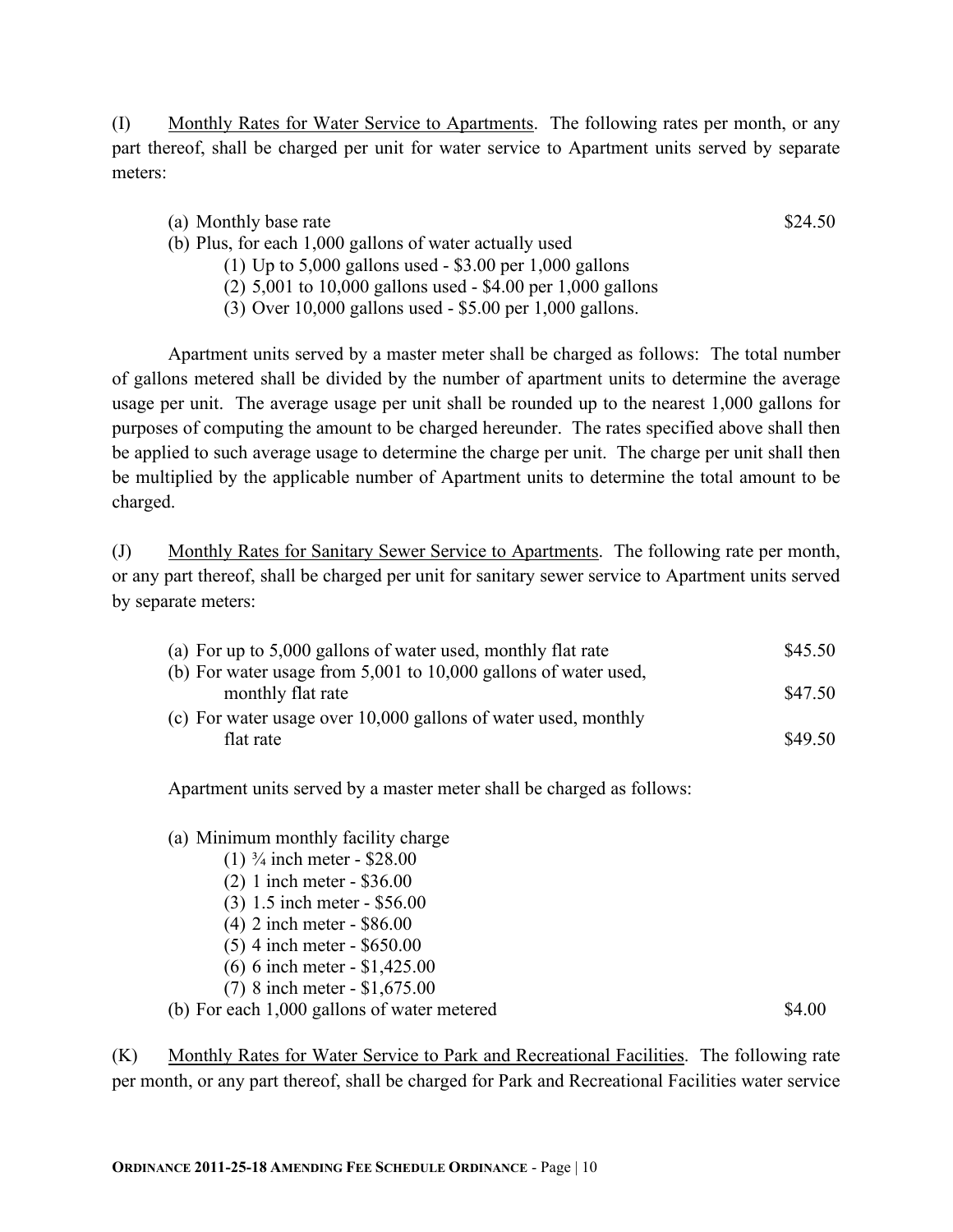furnished by the Town in every instance in which a different charge is not expressly and clearly provided for herein:

- (a) A monthly base rate of \$17.00,
- (b) Plus \$3.00 per 1,000 gallons of water metered.

(L) Monthly Rates for Sanitary Sewer Services to Park and Recreational Facilities. The following rate per month, or any part thereof, shall be charged for Park and Recreational Facilities sanitary sewer service furnished by the Town in every instance in which a different charge is not expressly and clearly provided for herein:

- (a) For up to 10,000 gallons of water used, monthly flat rate of \$30.00
- (b) For water usage over 10,000 gallons of water used, monthly flat rate of \$32.00.

Sanitary sewer monthly charges shall not apply to any parks or recreational facilities that do not require sanitary sewer service or otherwise use sanitary sewer service. All other parks and recreational facilities shall be charged on the monthly rate for water service.

(M) Drought Contingency Plan. The water and sanitary sewer rates set forth above in Sections (C) through (J), do not include any additional fees or charges imposed by the Town during any drought response stage pursuant to the Drought Contingency Plan. Any such additional fees and charges, and any penalties under the Drought Contingency Plan, shall be billed and imposed by the Town in accordance with the Drought Contingency Plan and shall be in addition to fees or charges under this Ordinance, unless otherwise set forth in the Drought Contingency Plan.

(N) Bulk Rates. The water and sanitary sewer service rates set forth above shall not be construed to prevent the Town from furnishing water and/or sanitary sewer service to any Customer at a bulk rate if deemed advisable by the Town, which such rate to be determined on a case by cases basis.

1.20 Trash Collection and Fire Protection Services.

(A) Monthly Rates for Fire Protection Services. Each Customer, whether through Town's water services or services provided by a special utility district, shall be charged a monthly fee in the amount of \$6.80 to pay for the fire protection services furnished by a third party under contract with the Town.

(B) Monthly Rates for Trash and Recycle Collection Services. The following rate per month, or any part thereof, shall be charged for trash and recycle collection services:

- (a) A monthly base rate of \$16.25,
- (b) Plus \$6.25 per month fee for each additional trash and/or recycle receptacles.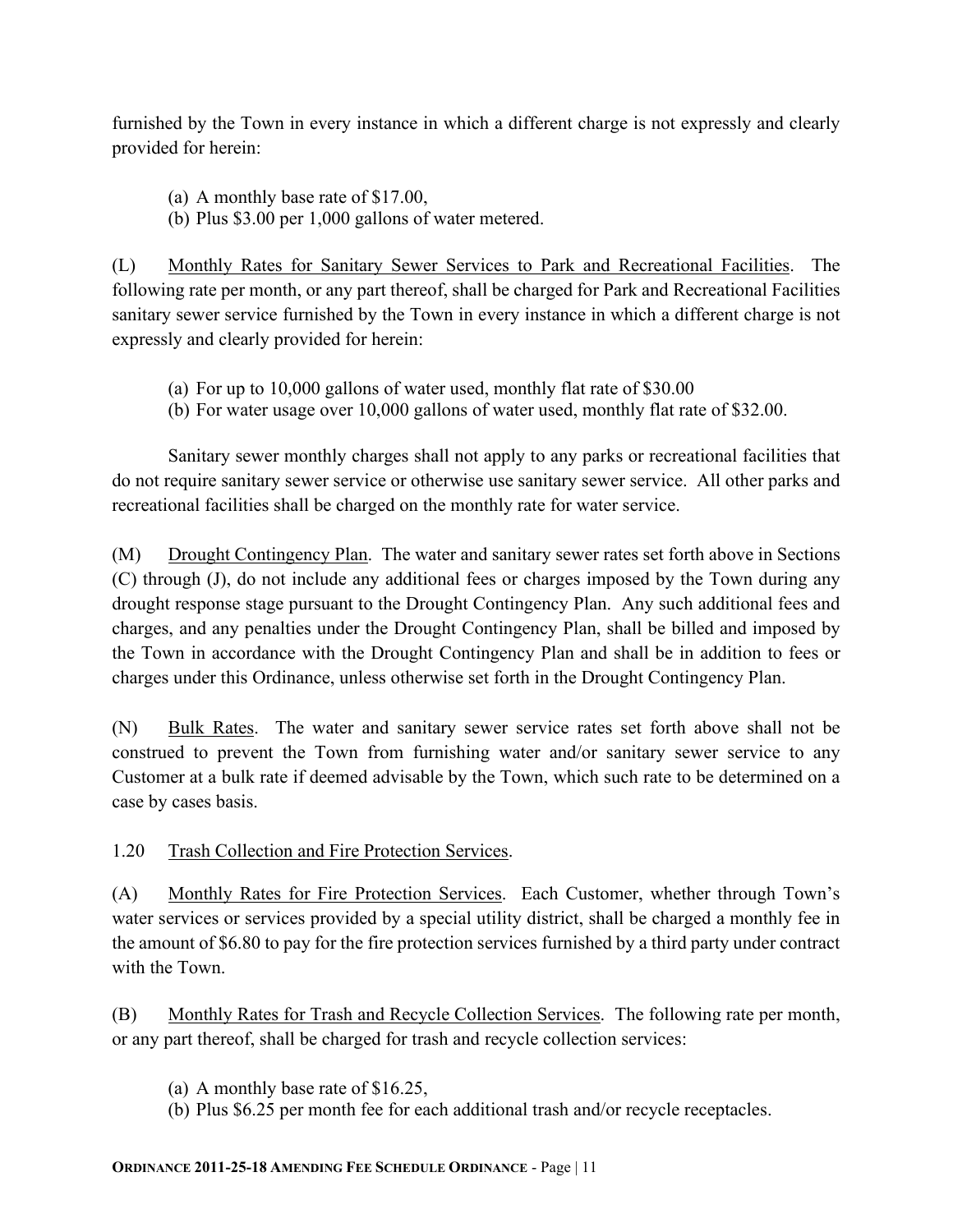#### **SECTION 2.** REPEAL OF CONFLICTING ORDINANCES.

All ordinances or parts of ordinances inconsistent or in conflict herewith are, to the extent of such inconsistency or conflict, hereby repealed.

#### **SECTION 3. SEVERABILITY.**

In the event any clause, phrase, provision, sentence, or any part of this Ordinance or the application of the same to any person or circumstances shall for any reason be adjudged invalid or held unconstitutional by a court of competent jurisdiction, it shall not affect, impair, or invalidate this Ordinance as a whole or any part or provisions hereof other than the part declared to be invalid or unconstitutional; and the Town Council of the Town of Providence Village, Texas, declares that it would have passed each and every part of the same notwithstanding the omission of any such part thus declared to be invalid or unconstitutional, whether there be one or more parts.

#### **SECTION 4. NOTICE BY PUBLICATION.**

The Town Secretary shall give notice of the enactment of this Ordinance by promptly publishing it or its descriptive caption and penalty after final passage in the official newspaper of the Town; the Ordinance to take effect October 1, 2021.

**PASSED AND APPROVED** on the 21<sup>st</sup> day of September, 2021.

Bx Linda Inman, Mayor

ATTEST:

iha  $Bv$ :

Connie S. Sparks, TRM **Town Secretary** 



**Publication Date:** September 24, 2021 and October 1, 2021 with Post Signal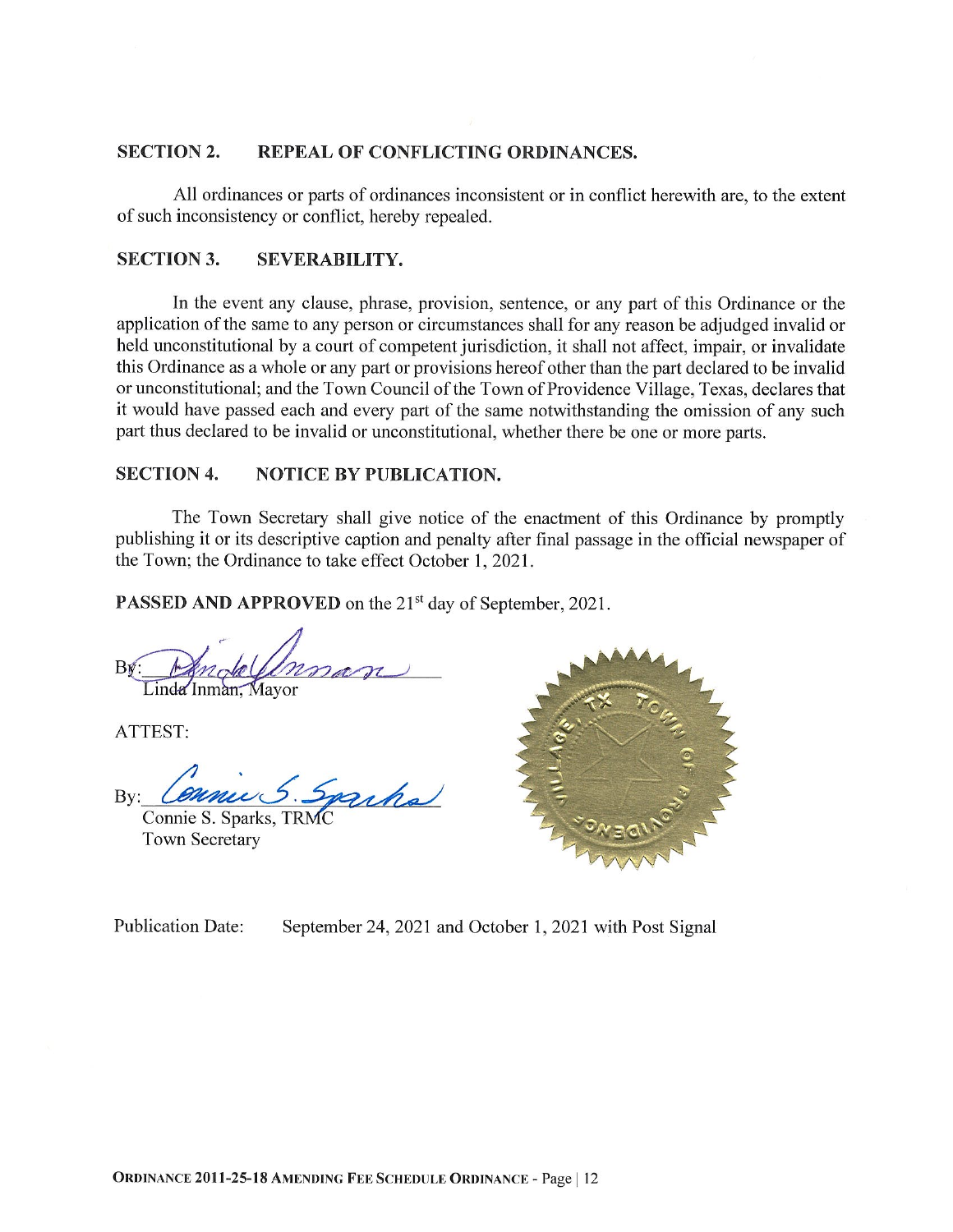

# **Permits**

# **Building Permit (Permit price includes inspection in most cases)**

| Remodel or Addition(Single Family)                                 | .50 per sq ft minimum \$100 min            |
|--------------------------------------------------------------------|--------------------------------------------|
| Remodel or Addition(Commercial, including Tenant Finish Out)       | .65 per sq ft \$600 min                    |
| New Residential (one & two family)                                 | \$.90 per sq ft, \$2,100.00 minimum<br>fee |
| Commercial, Multi Family and Tenant Build Out                      | \$0.90 per sq ft minimum fee<br>\$1,600    |
| Demolition of Buildings under 1,000 sq ft                          | \$150.00                                   |
| Demolition of Buildings over 1,000 sq ft                           | \$175.00                                   |
| Moving Permits for Buildings                                       | \$100.00                                   |
| Plan Review(Residential)                                           | .07 per sq ft \$185 min                    |
| Plan Review(Commercial/Multi Family)                               | .08 per sq ft \$200 min                    |
| Site Plan Review Fee                                               | \$.03 per Building sq ft                   |
|                                                                    | Not to exceed \$1,500                      |
| <b>Early Grading Permit</b>                                        | \$500.00                                   |
| Fence Repair Permit (no inspection required)                       | \$35.00                                    |
| Fence Repair Permit (with inspection)                              | \$75.00                                    |
| Fence Permit (New w/inspection required)                           | \$95.00                                    |
| Fence Permit (Commercial)                                          | \$150.00                                   |
| Roofing Permit                                                     | \$75.00                                    |
| Roofing Permit/w Decking Repair                                    | \$100.00                                   |
| Vent a Hood                                                        | \$85.00                                    |
| Lawn Sprinkler System                                              | \$100.00                                   |
| Curb Cut Permit                                                    | \$85.00                                    |
| Culvert/Driveway                                                   | \$350.00                                   |
| Culvert/Driveway Reinspection (per failed inspection)              | \$75.00                                    |
| <b>Swimming Pool</b>                                               | \$450.00                                   |
| <b>POD Container Permit</b>                                        | \$25.00                                    |
| Certificate of Occupancy-Residential (Code inspection walkthrough) | \$75.00                                    |
| Certificate of Occupancy-Residential Reinspection                  | \$50.00                                    |
| Certificate of Occupancy-Commercial (Code inspection walkthrough)  | \$100.00                                   |
| Certificate of Occupancy-Commercial Reinspection                   | \$75.00                                    |
| Building Permit - (ER w/inspection)                                | \$85.00                                    |
| Building Permit - (EC w/inspection)                                | \$175.00                                   |
| Temporary Gas/Electric                                             | \$85.00                                    |
| Retaining Wall (over 3'-engineering inspection required)           | \$300.00                                   |
| Right-of-Way (ROW) Permit                                          | \$85.00                                    |
| Red Tag Fee                                                        | \$100.00                                   |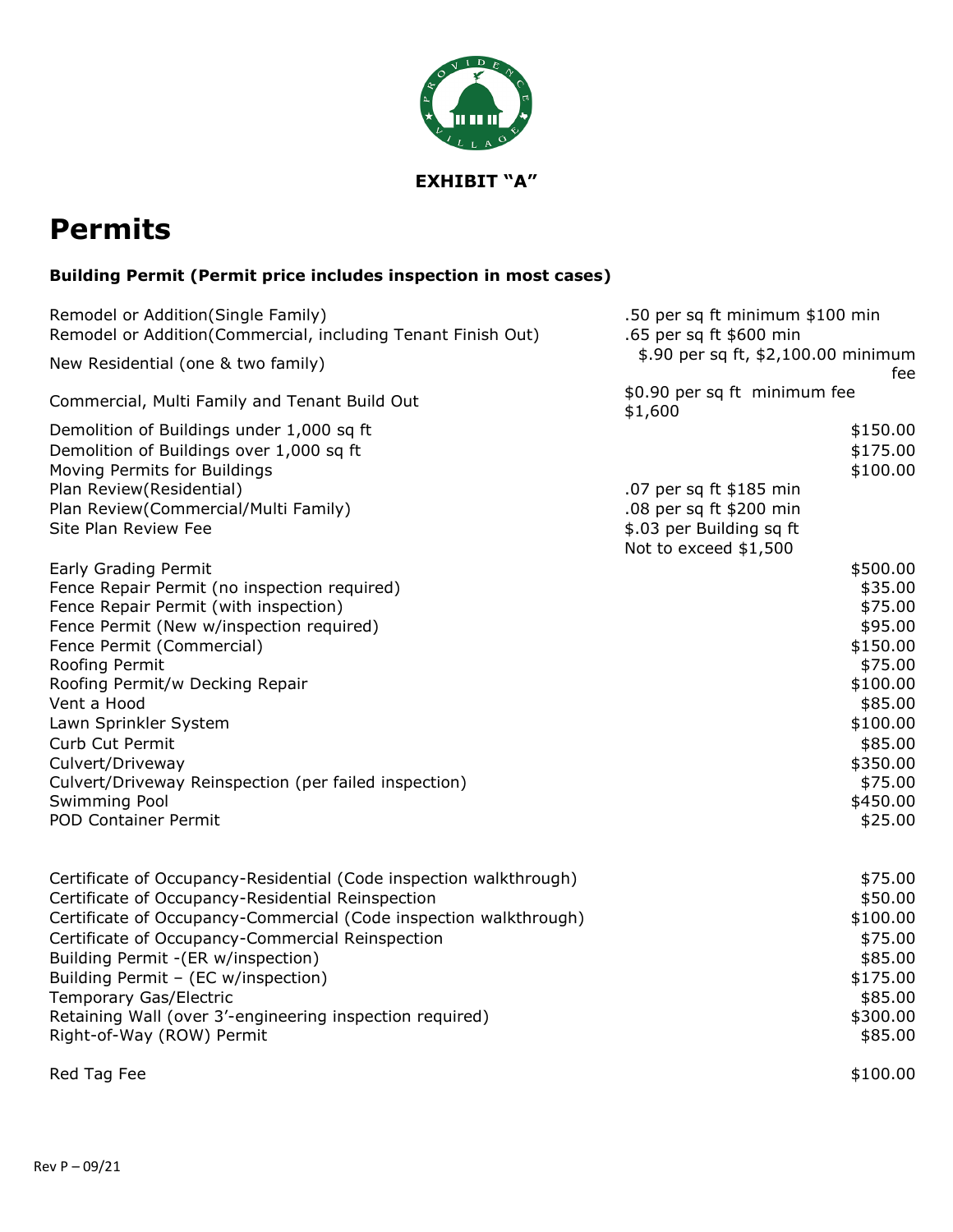

# **Signs**

| SIGN PERMIT MINIMUM FEE                                                                                                                                                                                                                                                                                                 | \$100.00                                                                                         |
|-------------------------------------------------------------------------------------------------------------------------------------------------------------------------------------------------------------------------------------------------------------------------------------------------------------------------|--------------------------------------------------------------------------------------------------|
| Athletic Sponsorship Signs                                                                                                                                                                                                                                                                                              | \$0.00                                                                                           |
| <b>Awning Signs</b>                                                                                                                                                                                                                                                                                                     | 250.00                                                                                           |
| Balloon Signs (non-residential property)                                                                                                                                                                                                                                                                                | \$100.00                                                                                         |
| Banners (non-residential property, excluding local ISD's property)                                                                                                                                                                                                                                                      | \$100.00                                                                                         |
| Canopy Signs                                                                                                                                                                                                                                                                                                            | \$100.00                                                                                         |
| <b>Community Service Signs</b>                                                                                                                                                                                                                                                                                          | \$0.00                                                                                           |
| Construction/Development Signs over six (6) square feet                                                                                                                                                                                                                                                                 | \$200.00                                                                                         |
| <b>Directory Signs</b>                                                                                                                                                                                                                                                                                                  | \$100.00                                                                                         |
| Flags - Non-governmental                                                                                                                                                                                                                                                                                                | \$250.00                                                                                         |
| <b>Hanging Signs</b>                                                                                                                                                                                                                                                                                                    | \$200.00                                                                                         |
| Ingress/Egress Signs                                                                                                                                                                                                                                                                                                    | \$100.00                                                                                         |
| Monument Signs - Multi-unit                                                                                                                                                                                                                                                                                             | \$250.00                                                                                         |
| Monument Signs - Single                                                                                                                                                                                                                                                                                                 | \$250.00                                                                                         |
| Monument Signs - Subdivision                                                                                                                                                                                                                                                                                            | \$250.00                                                                                         |
| Non-Governmental Flags                                                                                                                                                                                                                                                                                                  | \$250.00                                                                                         |
| Pole Signs                                                                                                                                                                                                                                                                                                              | \$100.00                                                                                         |
| <b>Projecting Signs</b><br>Real Estate Signs - over six (6) square feet<br><b>Special Event Signs</b><br><b>Wall Signs</b><br>Variance Application Fee (non-refundable)<br>Vehicular Signs<br>Vending Machine Sign<br><b>Warning Signs</b><br>Red Tag Fee<br><b>Heating &amp; Air Conditioning Permits (Mechanical)</b> | \$250.00<br>\$200.00<br>\$0.00<br>\$250.00<br>\$150.00<br>\$0.00<br>\$0.00<br>\$0.00<br>\$100.00 |
| Residential (Unit Replacement and/or Repairs w/Freon Evacuation)                                                                                                                                                                                                                                                        | \$85.00                                                                                          |
| 0-150,000 FTUs and/or 3 Tons Cooling                                                                                                                                                                                                                                                                                    | \$85.00                                                                                          |
| For Each Additional 100,00 BTUs and/or each ton cooling                                                                                                                                                                                                                                                                 | \$4.50                                                                                           |
| Red Tag Fee                                                                                                                                                                                                                                                                                                             | \$100.00                                                                                         |
| <b>Tree Removal Permits</b>                                                                                                                                                                                                                                                                                             |                                                                                                  |
| Tree Removal Application Fee                                                                                                                                                                                                                                                                                            | \$0.00                                                                                           |
| Red Tag Fee                                                                                                                                                                                                                                                                                                             | \$100.00                                                                                         |
| <b>Plumbing Permits</b>                                                                                                                                                                                                                                                                                                 |                                                                                                  |
| Plumbing                                                                                                                                                                                                                                                                                                                | \$85.00                                                                                          |
| Water Heater Change Out                                                                                                                                                                                                                                                                                                 | \$85.00                                                                                          |
| <b>Yard Sprinklers</b>                                                                                                                                                                                                                                                                                                  | \$100.00                                                                                         |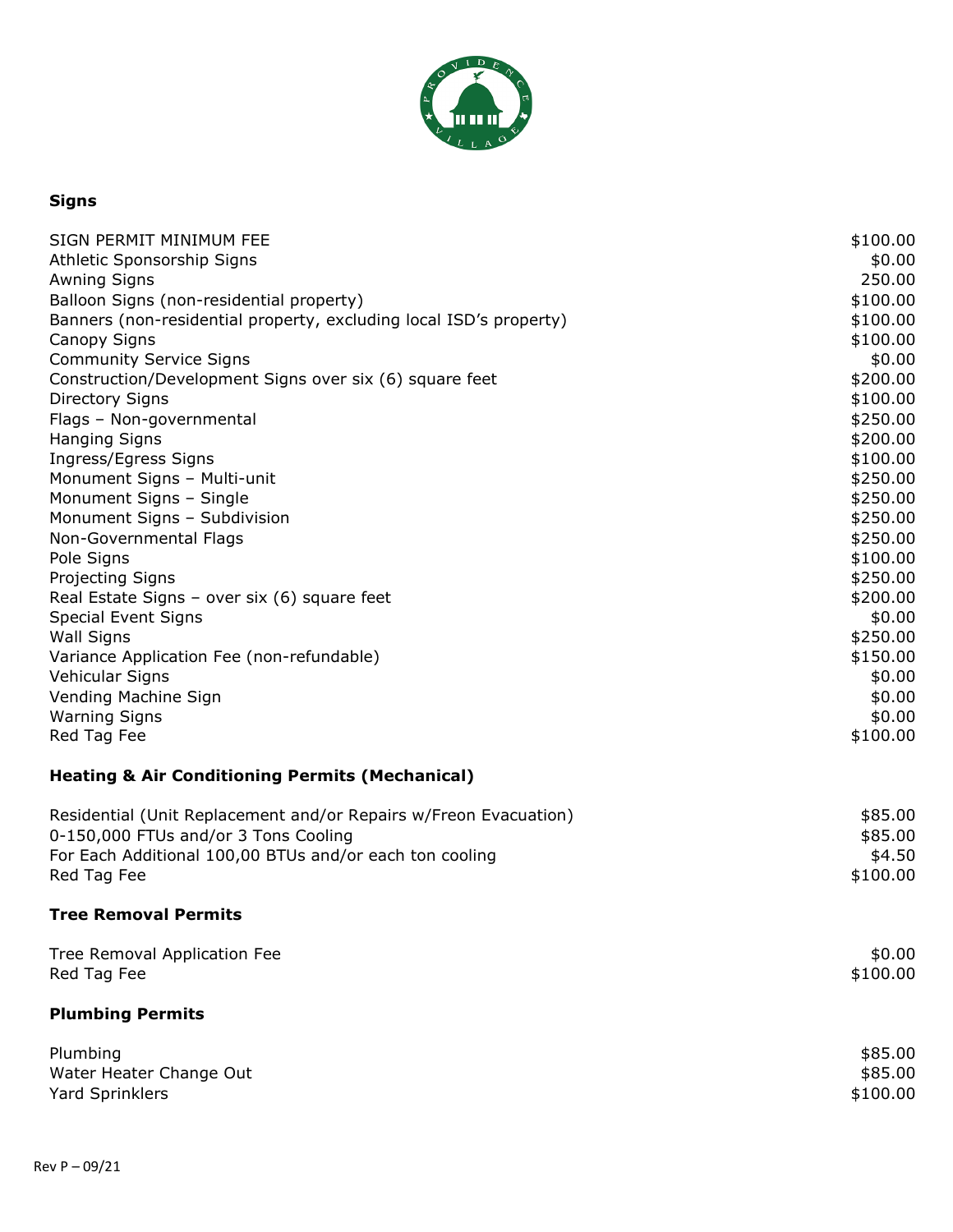

| Remodeling Drainage System<br>Red Tag Fee      | \$85.00<br>\$100.00 |
|------------------------------------------------|---------------------|
| <b>Septic System Permits</b>                   |                     |
| Residential Aerobic System New or Replacement  | \$400.00            |
| Repair or Modification Permit & Inspection Fee | \$150.00            |
| Re-inspection Fee                              | \$75.00             |
| Red Tag Fee                                    | \$100.00            |
| <b>Contractor Registration</b>                 |                     |
| Electrical - Master                            | \$0.00              |
| Electrical - Journeyman                        | \$0.00              |
| Plumbing - Master                              | \$0.00              |
| Plumbing - Journeyman                          | \$0.00              |
| Mechanical                                     | \$85.00             |
| Irrigator                                      | \$85.00             |
| <b>Backflow Preventer</b>                      | \$85.00             |
| Homebuilder/General Contractor                 | \$85.00             |
| Air Conditioning                               | \$85.00             |
| Pool Contractor                                | \$85.00             |
| Third Party Rater                              | \$50.00             |
| Septic System Installation                     | \$85.00             |
| Home/General Repair                            | \$85.00             |
| Right-of-Way Contractor                        | \$85.00             |

**Failure to register as a contractor in the Town of Providence Village will result in a Stop Work Order and a Red Tag fee included in the registration costs.**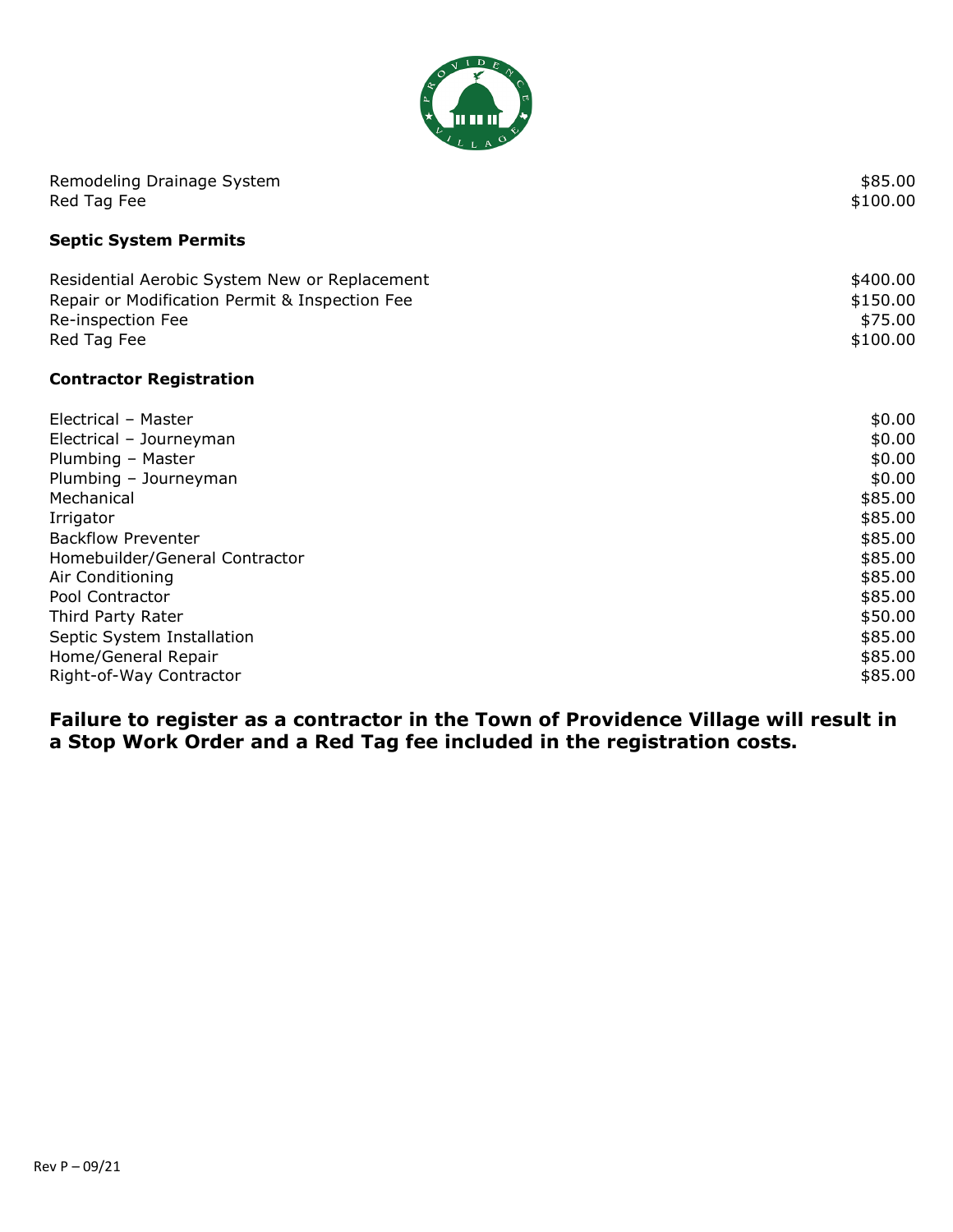

#### **Health / Food Inspections & Permits**

| Non-Profit or Public Organization (2 TFER insp)             | Permit \$0 + Inspection \$250   |
|-------------------------------------------------------------|---------------------------------|
| Restaurant / Bar (2 TFER insp)                              | Permit \$100 + Inspection \$250 |
| Convenience Store w/o Deli (2 TFER insp)                    | Permit \$150 + Inspection \$250 |
| Mobile Food Vendor (2 TFER insp)                            | Permit \$100 + Inspection \$250 |
| Temporary Event Food Vendor Non-Profit (1 TFER insp)        | Permit \$0 + Inspection \$125   |
| Temporary Event Food Vendor (1 TFER insp)                   | Permit \$100 + Inspection \$125 |
| Grocery Store (2 TFER per Dept)                             | Permit \$300 + Inspection \$250 |
| Daycare Facility (2 TFER insp)                              | Permit \$100 + Inspection \$250 |
| Re-Inspection or Complaint Follow-up Fee Paid within 72 hrs | \$150                           |
| New Establishment or Remodel Fee                            | \$200                           |
| Change of Ownership Fee                                     | \$100                           |
| Duplicate or Replacement Permit Fee                         | \$25                            |

# **Failure to renew permit before expiration or failure to pay a re-inspection fee within 72 hrs. could result in permit revocation. Operating a Food Establishment without a current permit or without completed bi-annual inspection will result in closure and municipal citations.**

#### **Fire Code Compliance Permits & Inspection Fees**

| Construction Plan Review for Building Permits (min. 2 hrs.)            | \$150.00        |
|------------------------------------------------------------------------|-----------------|
| Construction Plan Review for Building Permits (in excess of 2 hrs.)    | \$50.00 per hr. |
| Fire Sprinkler System - Above Ground                                   | \$250.00        |
| Fire Sprinkler System - Underground                                    | \$250.00        |
| Fire Alarm System                                                      | \$300.00        |
| Alternative Fixed Fire Suppression System (non-sprinkler systems)      | \$250.00        |
| <b>Other Fire Code Permits</b>                                         | \$250.00        |
| Home Fire Inspections (Adoptions & Foster Care requirement)            | \$75.00         |
| Witness Annual Fire Protection System Inspection (min. 2 hrs.)         | \$120.00        |
| Witness Annual Fire Protection System Inspection (in excess of 2 hrs.) | \$35.00 per hr. |
| Construction and Miscellaneous Fire Inspections (min. 2 hrs.)          | \$120.00        |
| Re-Inspection Fee                                                      | \$100.00        |
| Duplicate or Replacement Permit Fee                                    | \$25.00         |
| Red Tag Fee                                                            | \$100.00        |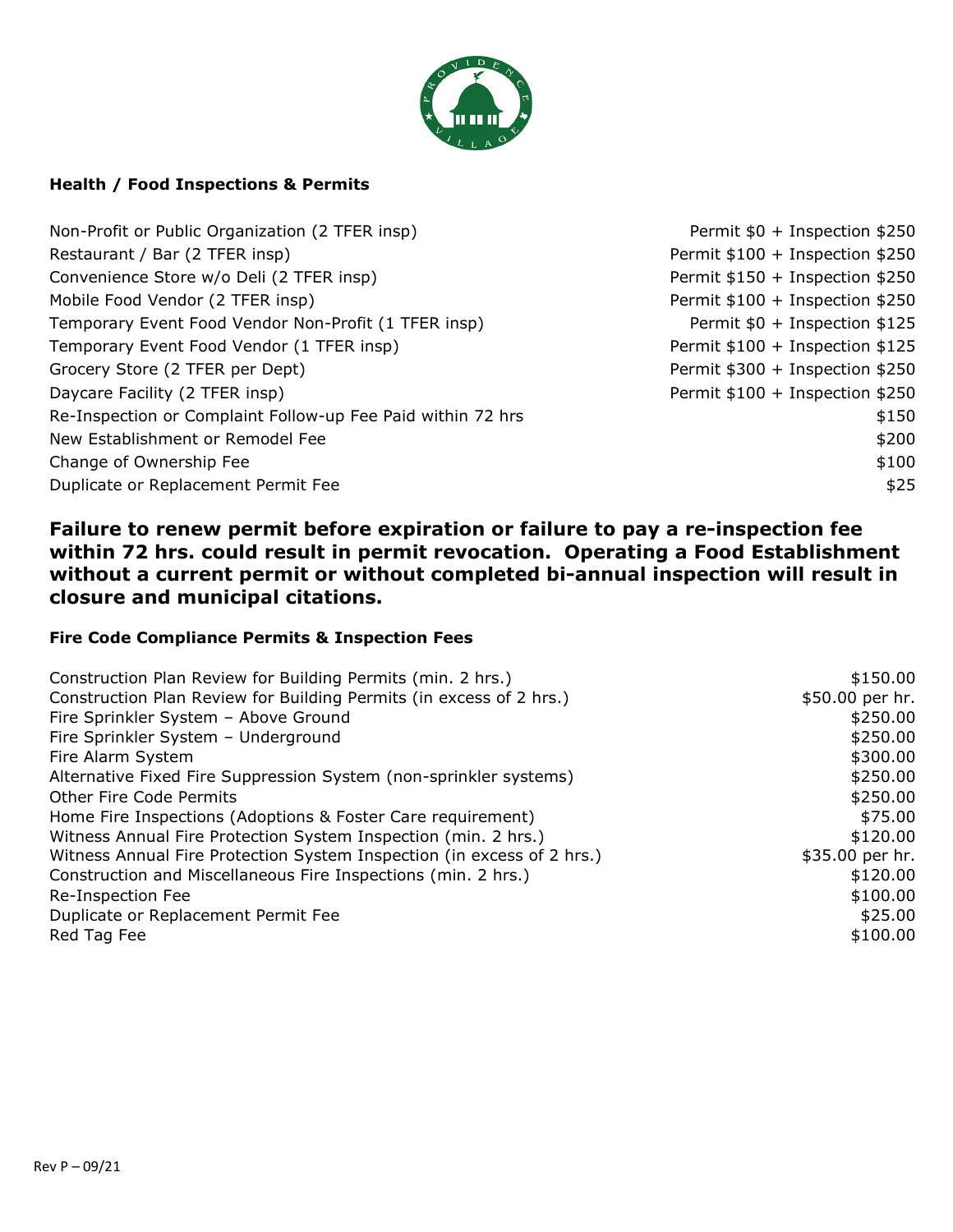

# **Land Zoning and Development Fees**

| <b>Annexation Fees</b>                           |                            | \$500.00   |
|--------------------------------------------------|----------------------------|------------|
| De-annexation Fee                                |                            | \$500.00   |
| Special Use Permit Fees / Zone Change            |                            |            |
| $0$ to 5 acres                                   |                            | \$500.00   |
| Excess of 5 acres                                | \$10 per acre plus         | \$500.00   |
| Zone Change Case Withdrawal                      |                            |            |
| Before publication of a notice of Public Hearing |                            | 50% Refund |
| After Publication                                |                            | No Refund  |
| <b>Appeal Fees</b>                               |                            | \$200.00   |
| Variance Request Application Fee                 |                            | \$200.00   |
| Planned Development                              | \$50 per acre plus         | \$500.00   |
| Site Plan (w/engineering plans)                  |                            | \$500.00   |
| Preliminary Plat (w/preliminary plans)           | \$20 per lot plus          | \$250.00   |
| Final Plat (w/construction plans)                | \$20 per lot plus          | \$250.00   |
| Short Form Plat                                  |                            | N/A        |
| Replat (w/construction plans)                    | \$20 per modified lot plus | \$100.00   |
| Amended Plat (w/construction plans)              | \$20 per modified lot plus | \$100.00   |
| Floodplain Management Review                     |                            | \$500.00   |
|                                                  |                            |            |